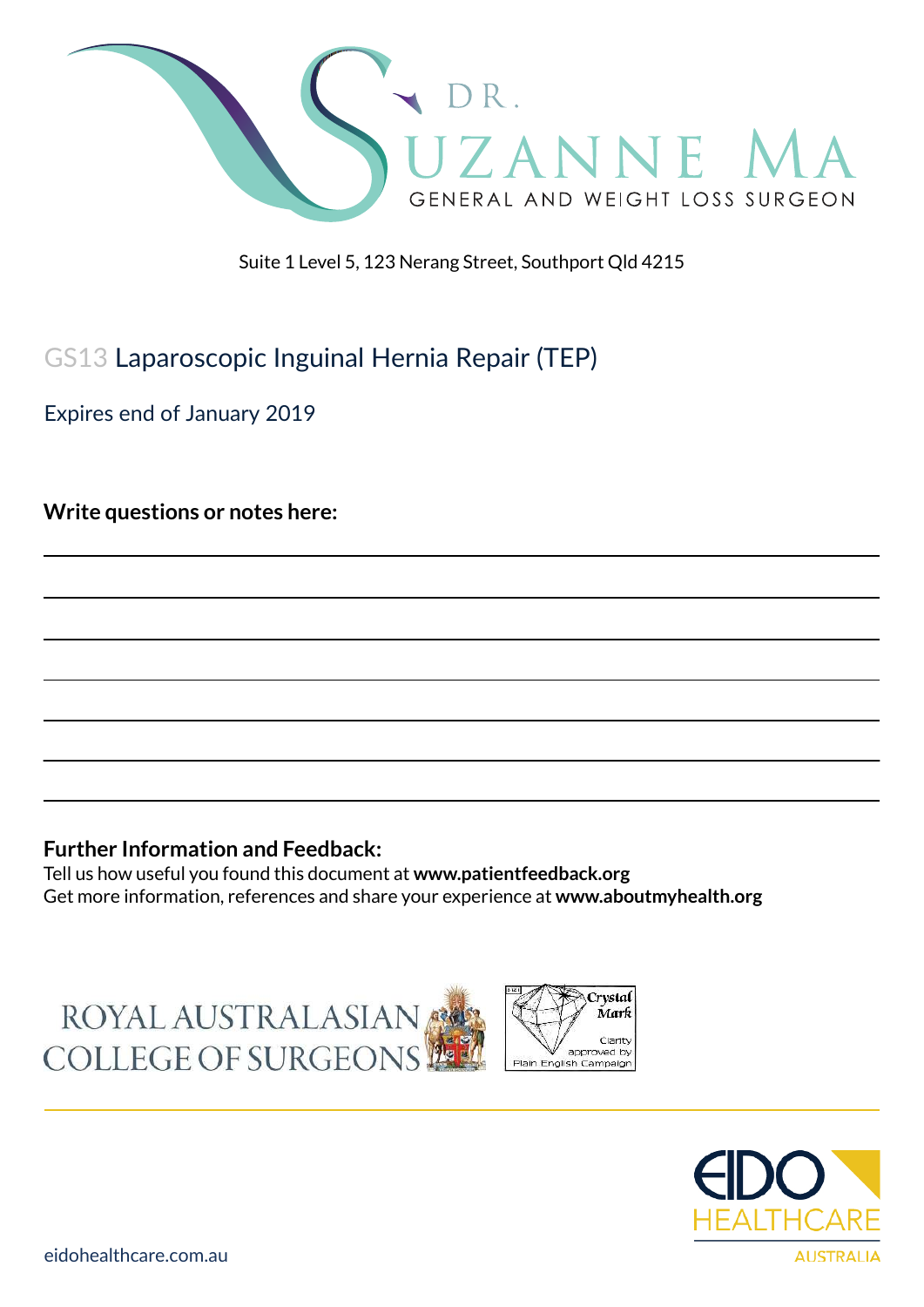## **What is an inguinal hernia?**

An inguinal hernia is a common type of hernia, causing a lump and sometimes pain in your groin. Your surgeon has recommended a totally extraperitoneal (TEP) hernia operation. However, it is your decision to go ahead with the operation or not.

This document will give you information about the benefits and risks to help you to make an informed decision. If you have any questions that this document does not answer, ask your surgeon or the healthcare team.

## **How does a hernia happen?**

Your abdominal cavity contains your intestines and other structures. These are protected by your abdominal wall, which is made up of four layers. The inner layer is a membrane. The second layer is a wall made of muscle. A layer of fat separates the muscle from the outer layer of skin. Weak spots can develop in the layer of muscle, resulting in the contents of your abdomen, along with the inner layer, pushing through your abdominal wall. This produces a lump called a hernia.

An inguinal hernia happens at the inguinal canal. This is a narrow passage through your abdominal wall (see figure 1).



Figure 1 An inquinal hernia

The inguinal canal is prone to hernias, which can be caused by a defect from birth or from gradual weakening of the muscles.

# **What are the benefits of surgery?**

You should no longer have the hernia. Surgery should prevent the serious complications that a hernia can cause and allow you to return to normal activities.

## **Are there any alternatives to surgery?**

Surgery is recommended as it is the only dependable way to cure the condition. You can sometimes control the hernia with a truss (padded support belt) or simply leave it alone. It will not get better without surgery.

## **What will happen if I decide not to have the operation?**

The hernia will get larger with time. It can also be dangerous because your intestines or other structures within your abdomen can get trapped and have their blood supply cut off (strangulated hernia). This needs an urgent and larger operation, with a higher risk of developing serious complications. If left untreated, a strangulated hernia can cause death.

## **What does the operation involve?**

The healthcare team will carry out a number of checks to make sure you have the operation you came in for and on the correct side. You can help by confirming to your surgeon and the healthcare team your name and the operation you are having.

The operation is performed under a general anaesthetic and usually takes about 30 minutes (less than an hour for a repair to both sides). You may also have injections of local anaesthetic to help with the pain after the operation. You may be given antibiotics during the operation to reduce the risk of infection.

Your surgeon will use laparoscopic (keyhole) surgery as this is associated with less pain, less scarring and a faster return to normal activities.

Your surgeon will make a small cut on or near your umbilicus (belly button) so they can insert an instrument in your abdominal cavity to inflate it with gas (carbon dioxide). They will make two small cuts on your abdomen so they can insert tubes (ports) into your abdomen. Your surgeon will insert surgical instruments through the ports along with a telescope so they can see inside your abdomen and perform the operation.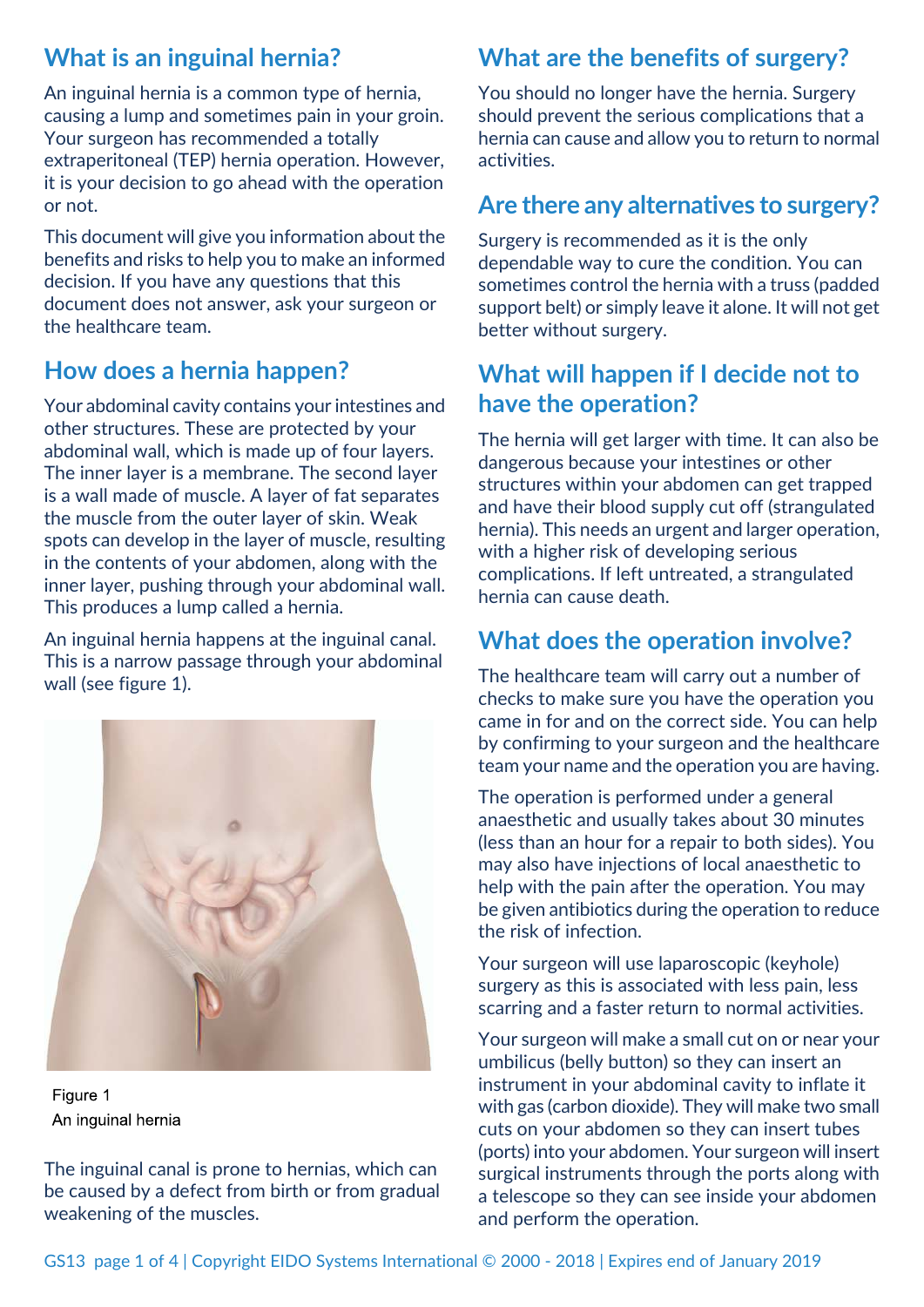Your surgeon will return the part of your abdomen that is causing the hernia, and insert a synthetic mesh to cover the weak spot. They will close the small cut and holes with stitches or glue.

For about 1 in 100 people it will not be possible to complete the operation using keyhole surgery. The operation will be changed (converted) to either a transabdominal laparoscopic procedure, where the instruments are inserted in your abdominal cavity, or to open surgery, which involves a larger cut on your groin.

Your surgeon will remove the instruments and close the cuts.

### **What should I do about my medication?**

Let your doctor know about all the medication you take and follow their advice. This includes all blood-thinning medication as well as herbal and complementary remedies, dietary supplements, and medication you can buy over the counter.

## **What can I do to help make the operation a success?**

If you smoke, stopping smoking several weeks or more before the operation may reduce your risk of developing complications and will improve your long-term health.

Try to maintain a healthy weight. You have a higher risk of developing complications if you are overweight.

Regular exercise should help to prepare you for the operation, help you to recover and improve your long-term health. Do not do exercises that involve heavy lifting or make your hernia painful. Before you start exercising, ask the healthcare team or your GP for advice.

You can reduce your risk of infection in a surgical wound.

- In the week before the operation, do not shave or wax the area where a cut is likely to be made.
- Try to have a bath or shower either the day before or on the day of the operation.
- Keep warm around the time of the operation. Let the healthcare team know if you feel cold.

## **What complications can happen?**

The healthcare team will try to make the operation as safe as possible but complications can happen. Some of these can be serious and can even cause death.

Using keyhole surgery means it is more difficult for your surgeon to notice some complications that may happen during the operation. When you are recovering, you need to be aware of the symptoms that may show that you have a serious complication.

You should ask your doctor if there is anything you do not understand.

Any numbers which relate to risk are from studies of people who have had this operation. Your doctor may be able to tell you if the risk of a complication is higher or lower for you.

### **Complications of anaesthesia**

Your anaesthetist will be able to discuss with you the possible complications of having an anaesthetic.

### **General complications of any operation**

• Pain. The healthcare team will give you medication to control the pain and it is important that you take it as you are told so you can move about and cough freely. After keyhole surgery, it is common to have some pain in your shoulders because a small amount of carbon dioxide gas may be left under your diaphragm. Your body will usually absorb the gas naturally over the next 24 hours, which will ease the symptoms.

• Bleeding during or after the operation. It is common for your groin to be bruised and, for men, for your penis or scrotum to be bruised. You will not usually need a blood transfusion or another operation.

• Infection of the surgical site (wound). It is usually safe to shower after two days but you should check with the healthcare team. Let the healthcare team know if you get a high temperature, notice pus in your wound, or if your wound becomes red, sore or painful. An infection usually settles with antibiotics but you may need another operation.

• Unsightly scarring of your skin.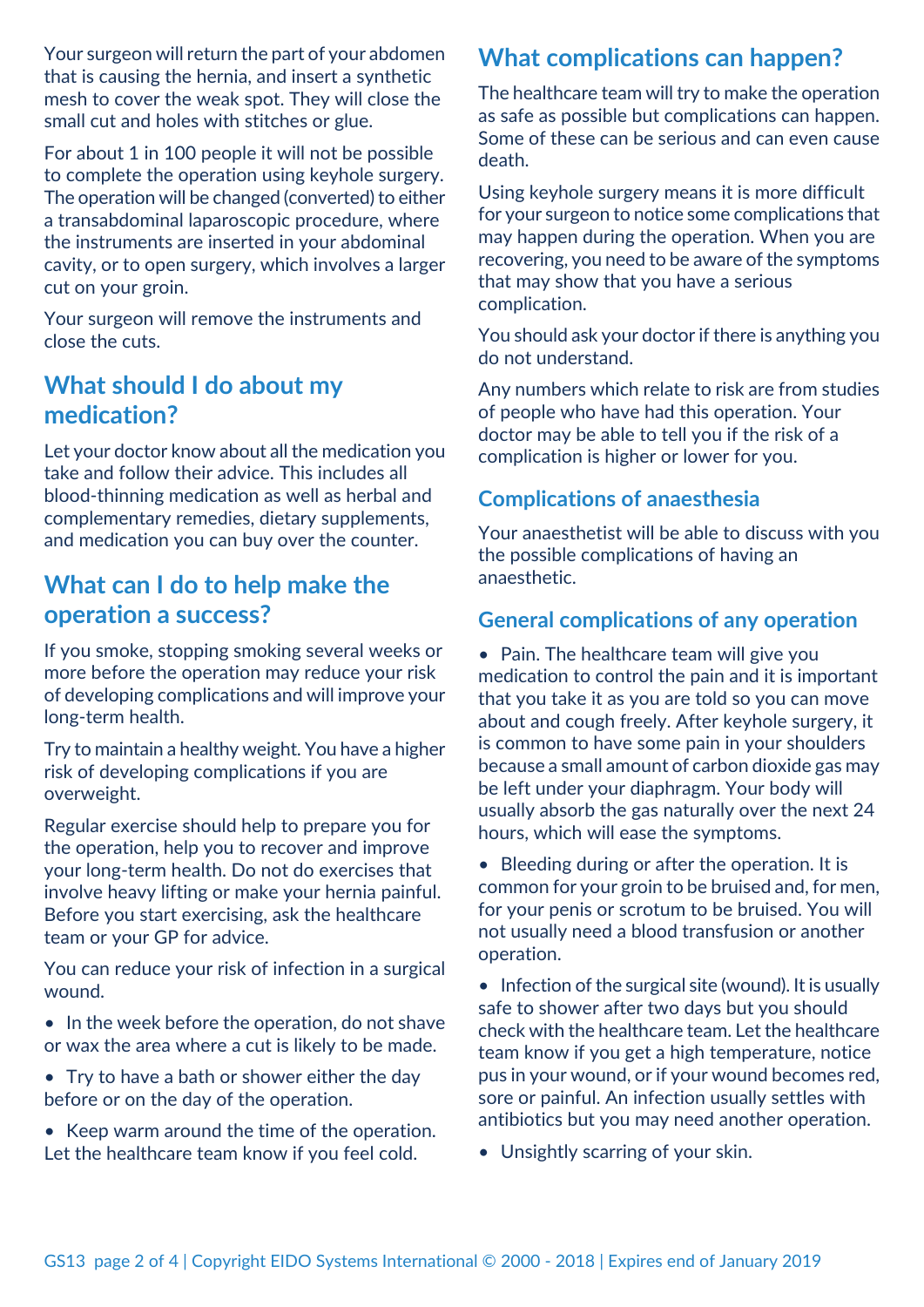• Blood clot in your leg (deep-vein thrombosis -DVT). This can cause pain, swelling or redness in your leg, or the veins near the surface of your leg to appear larger than normal. The healthcare team will assess your risk. They will encourage you to get out of bed soon after the operation and may give you injections, medication, or special stockings to wear. Let the healthcare team know straightaway if you think you might have a DVT.

• Blood clot in your lung (pulmonary embolus), if a blood clot moves through your bloodstream to your lungs. Let the healthcare team know straightaway if you become short of breath, feel pain in your chest or upper back, or if you cough up blood. If you are at home, call an ambulance or go immediately to your nearest Emergency department.

### **Specific complications of this operation**

#### Keyhole surgery complications

- Surgical emphysema (crackling sensation in your skin caused by trapped carbon dioxide gas), which settles quickly and is not serious.
- Injury to your bowel during surgery or if your bowel becomes trapped between the mesh and your abdominal wall, causing bowel obstruction. You may need another operation.

#### Hernia repair complications

- Developing a collection of blood (haematoma) or fluid (seroma) at the site of the original hernia (risk: 1 in 10). This usually settles within a few weeks.
- Continued discomfort or pain in your groin.
- For men, discomfort or pain in your testicle on the side of the operation.
- For men, difficulty passing urine. You may need a catheter (tube) in your bladder for one to two days (risk: 1 in 100).
- For men, damage to the blood supply of your testicle (risk: less than 1 in 1,000). Your testicle on the same side as the operation may shrink and not work.

### **How soon will I recover?**

### **In hospital**

After the operation you will be transferred to the recovery area and then to the ward. You should be able to go home the same day or the day after. However, your doctor may recommend that you stay a little longer.

If you do go home the same day, a responsible adult should take you home in a car or taxi and stay with you for at least 24 hours. Be near a telephone in case of an emergency.

You need to be aware of the following symptoms as they may show that you have a serious complication.

- Pain that gets worse over time or is severe when you move, breathe or cough.
- A high temperature or fever.
- Dizziness, feeling faint or shortness of breath.
- Feeling sick or not having any appetite (and this gets worse after the first one to two days).
- Not opening your bowels and not passing wind.
- Swelling of your abdomen.
- Difficulty passing urine.

If you do not continue to improve over the first few days, or if you have any of these symptoms, let the healthcare team know straightaway. If you are at home, contact your surgeon or GP. In an emergency, call an ambulance or go immediately to your nearest Emergency department.

### **Returning to normal activities**

Do not drive, operate machinery or do any potentially dangerous activities (this includes cooking) for at least 24 hours and not until you have fully recovered feeling, movement and co-ordination.

If you had a general anaesthetic or sedation, you should also not sign legal documents or drink alcohol for at least 24 hours.

To reduce the risk of a blood clot, make sure you follow carefully the instructions of the healthcare team if you have been given medication or need to wear special stockings.